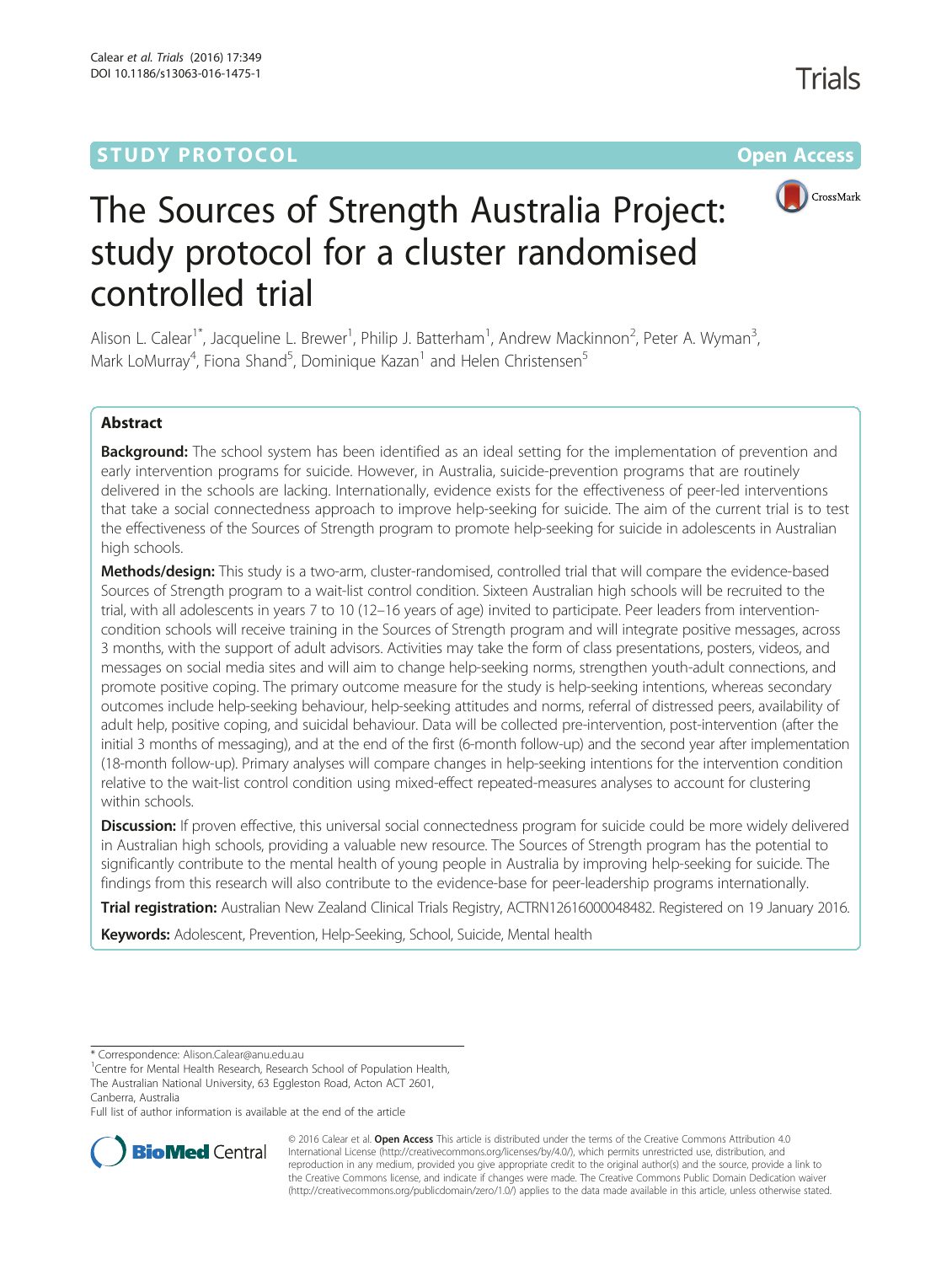#### Background

Youth suicide is a significant public health problem. In 2013, suicide was the leading cause of death in young Australians aged 15–24 years. For Australian males aged 15–19 years, the annual suicide rate was 14.3 per 100,000 people and accounted for 34.8 % of total deaths, whereas for Australian females, the suicide rate was 5.6 per 100,000 people and accounted for 26.1 % of total deaths [[1\]](#page-10-0). This equates to more than 12 suicides per month across Australia in this age group. Suicidal ideation and attempts among young people are also a significant concern. In a systematic review of suicide phenomena in young people worldwide, the mean proportion of adolescents reporting a lifetime suicide attempt or suicidal thoughts was 9.7 % and 29.9 %, respectively [\[2\]](#page-11-0).

The significant burden associated with suicide is evident from the fiscal and societal costs associated with youth suicidal behaviour (ideation, attempts, and suicide deaths) such as emotional and psychosocial morbidity, medical care, lost productivity, and the secondary distress caused to family members and friends [\[3](#page-11-0)]. In 2003, suicide accounted for 21 % of total years of life lost for Australians aged 15–24 years and 7.1 % of disability adjusted life years for males of the same age. Non-fatal suicidal behaviour was also related to substantial disability and loss of years of healthy life [\[4](#page-11-0)].

The prevalence of youth suicide, and the significant burden associated with it, has given rise to the development of a range of interventions aimed at the prevention of suicidal behaviour and the promotion of help-seeking and early identification for suicide. The need to promote and assist help-seeking behaviour among youth is critical, as young people often do not seek or receive help for suicidal thoughts and behaviour [\[5](#page-11-0)–[8](#page-11-0)]. Interventions for youth suicide prevention have been implemented in schools, communities and healthcare systems and are designed to reduce risk factors for suicidal behaviour or to identify individuals at risk and provide pathways to treatment or support [[5, 9\]](#page-11-0). Schools have been identified as an ideal setting for the implementation of these interventions, as they provide a cost-effective and convenient way of reaching young people who spend a significant period of their time there, and schools are a key social setting for identifying problems and offering support [[7, 10](#page-11-0)]. Depending on the approach employed, these programs can be delivered universally, to all students or staff in a school or classroom setting, or to a selective (at-risk) or indicated (early signs) group of students or staff [[9\]](#page-11-0).

Reviews of school-based suicide prevention interventions [[5, 9, 11, 12\]](#page-11-0) conclude that the evidence-base for existing programs is limited, with the need for more rigorous evaluations, randomised controlled trials and the inclusion, where feasible, of suicidal behaviour outcomes. One of the promising suicide prevention programs identified in the reviews of school-based programs [[9\]](#page-11-0) is the universal Sources of Strength peer leadership program [[10](#page-11-0), [13](#page-11-0)], which takes a social connectedness approach to improving help-seeking for suicide and general psychological distress. Social isolation and thwarted belongingness have been identified as risk factors for suicide [[14](#page-11-0)]. The Sources of Strength program is designed to build socioecological protective influences across an entire school student population and focuses on enhancing helpseeking norms, youth-adult communication, and coping skills to promote help-seeking [\[10](#page-11-0), [13](#page-11-0)].

With the support of adult mentors, peer leaders from diverse social groups are trained to conduct wholeschool messaging activities that are intended to change peer-group norms, attitudes and behaviours. The program harnesses the social networks of the peer leaders to disperse the program's messages. More specifically, the peer leaders are taught to model and encourage friends to (a) reinforce and create an expectancy that friends ask adults for help for suicidal friends, thereby increasing the acceptability of seeking help and reducing implicit suicide acceptability; (b) name and engage 'trusted adults' to improve communication and connections between youth and adults; and (c) identify and use interpersonal (e.g. family and positive friends) and formal coping resources (e.g. mental health services and positive activities) to promote healthy coping attitudes. An integral part of the program is the identification and utilisation of eight key protective factors, referred to as 'sources of strength'. These sources encompass family support, positive friends, caring adults, positive activities, generosity, spirituality, mental health access, and medical access. Overall, the program acts to reduce suicidal behaviours by more effectively connecting suicidal youth with capable adults and prevent the development of suicidal behaviour by promoting positive coping for psychological distress (e.g. depression and anxiety) [[10](#page-11-0), [13\]](#page-11-0).

The Sources of Strength program has been evaluated in a randomised controlled trial of 18 high schools, 453 peer leaders, and 2,675 students located in the USA [\[10](#page-11-0)]. Peer leaders in intervention schools undertook wholeschool messaging over a 3-month period, with pre- and post-messaging questionnaires conducted. Consistent evidence was found for a positive intervention effect on the norms, attitudes, and behaviour of both peer leaders and the wider student population. In particular, training improved the peer leaders' adaptive norms regarding suicide (Cohen's  $d$  effect size = 0.34–0.75), their connectedness to adults ( $d = 0.49 - 0.62$ ), and their school engagement ( $d =$ 0.22). Peer leaders also reported increased support to peers  $(d = 0.34)$  and a greater connection of distressed peers to adults  $(d = 0.21)$ , with peer leaders referring suicidal friends to an adult four times more than untrained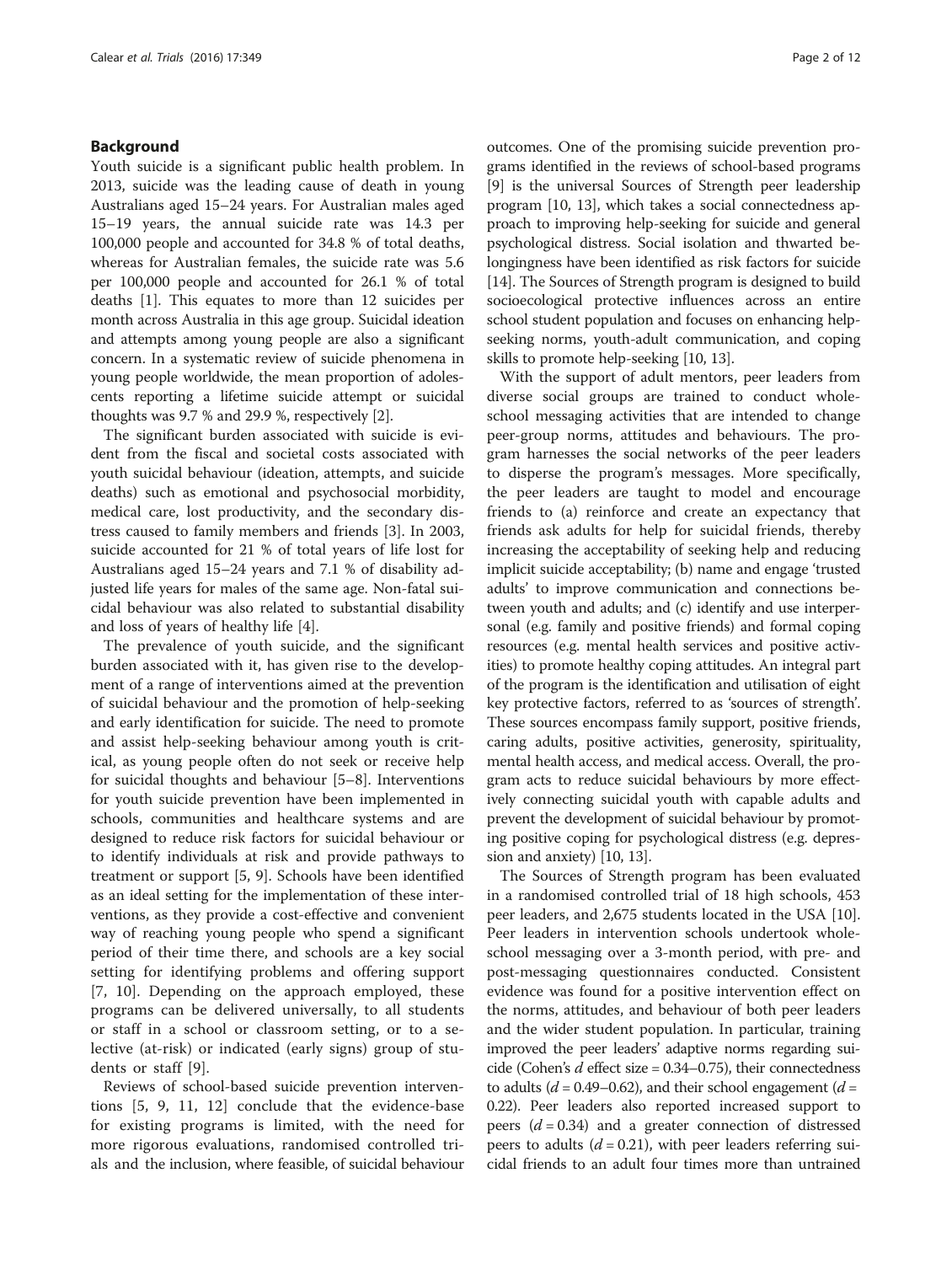peer leaders in control schools. Among the wider student population, the program increased perceptions of adult support for suicidal youth  $(d = 0.63)$  and the acceptability of seeking help ( $d = 0.58$ ). The perception of adult support increased the most in students with a history of suicidal ideation. The fidelity of the intervention was also assessed through school-based staff interviews, finding that 97.2 % of staff had observed or received intervention-specific messages, and 88.9 % of those named as 'trusted adults' had been contacted by a peer leader as the intervention had intended. Overall, the changes observed in the intervention schools were congruent with the immediate goals of the Sources of Strength program, which were to enhance norms pertaining to suicide help-seeking, increase knowledge of capable adults, and increase acceptability of engaging adults for help within student peer groups.

The program promotes help-seeking for suicide by changing norms about help-seeking for suicide, which traditionally has seen young people not seeking help from adults due to negative beliefs about professional help, 'codes of silence' (shame and self-stigma, fears about disclosure, and a lack of trust that others will understand) and attitudes promoting self-reliance [[6, 7](#page-11-0)]. Peer leaders recruited to the program work to change these norms by promoting and modelling help-seeking behaviour and positive communication with 'trusted adults', as well as the utilisation of multiple sources of strength in times of distress, discouraging self-reliance. These actions work to normalise help-seeking behaviour and increase its acceptability [\[3](#page-11-0), [8\]](#page-11-0).

The project represents the first evaluation of the Sources of Strength program within the Interpersonal Theory of Suicidal Behavior. This theory posits that three key interpersonal constructs are central to suicidal behaviour: thwarted belongingness, perceived burdensomeness, and acquired capability for suicide [\[15\]](#page-11-0). The combination of thwarted belongingness and perceived burdensomeness is strongly associated with the development of suicidal desire, whereas serious suicidal behaviour only occurs when acquired capability for suicide is also present [[14](#page-11-0)–[16](#page-11-0)]. The Sources of Strength program has been postulated to act to reduce thwarted belongingness through its promotion of youth-adult connections and that the utilisation of Sources of Strength will promote positive coping, effectively reducing social isolation and encouraging reciprocally caring relationships.

# Aims of the trial

# Primary aim

The primary aim of the trial is to test the effectiveness of the Sources of Strength intervention for increasing help-seeking intentions for suicide at post-intervention.

#### Secondary aims

The secondary aims are as follows:

- 1. To test the effectiveness of the Sources of Strength intervention for increasing help-seeking intentions for suicide at 6-month follow-up
- 2. To test the effectiveness of the Sources of Strength program for (a) increasing actual help-seeking behaviour and the usefulness of adult help, (b) improving attitudes and norms towards adult help, (c) greater referral of suicidal peers, and (d) increased availability of adult help, at postintervention and 6-month follow-up
- 3. To test the effectiveness of the Sources of Strength program for increasing positive coping (mental wellbeing, Sources of Strength (SoS) coping, social support, and mastery) at post-intervention and 6 month follow-up
- 4. To test the effectiveness of the Sources of Strength program for reducing suicidal thoughts and behaviours (plans and attempts) at post-intervention and 6-month follow-up
- 5. To test the impact of the Sources of Strength program on thwarted belongingness at postintervention and 6-month follow-up
- 6. To test if the Sources of Strength intervention effects are increased at 18 months following the second year of program implementation

#### Subsidiary aims

Subsidiary aims include the following:

- 1. Levels of student and staff exposure to Sources of Strength whole-school messaging will also be explored, including a social network analysis in a subset of intervention schools to determine whether peer leader messaging increases the density of positive social ties across students and increases positive connections to adults, particularly among isolated students. The social network investigation will also test engagement with social media messages posted by peer leaders at the intervention schools, accounting for both virtual and self-reported social networks within each school.
- 2. Data collected from the study will also be used to test models of suicide risk, including the Interpersonal Theory of Suicidal Behavior [\[14](#page-11-0), [15](#page-11-0)] and the relationship between positive future thinking and suicide risk [\[17](#page-11-0)]. These models will explore a range of potential risk and protective factors, such as perceived burdensomeness, thwarted belongingness, acquired capability for suicide, entrapment, self-harm, depressive and anxiety symptoms, personality, and risk-taking.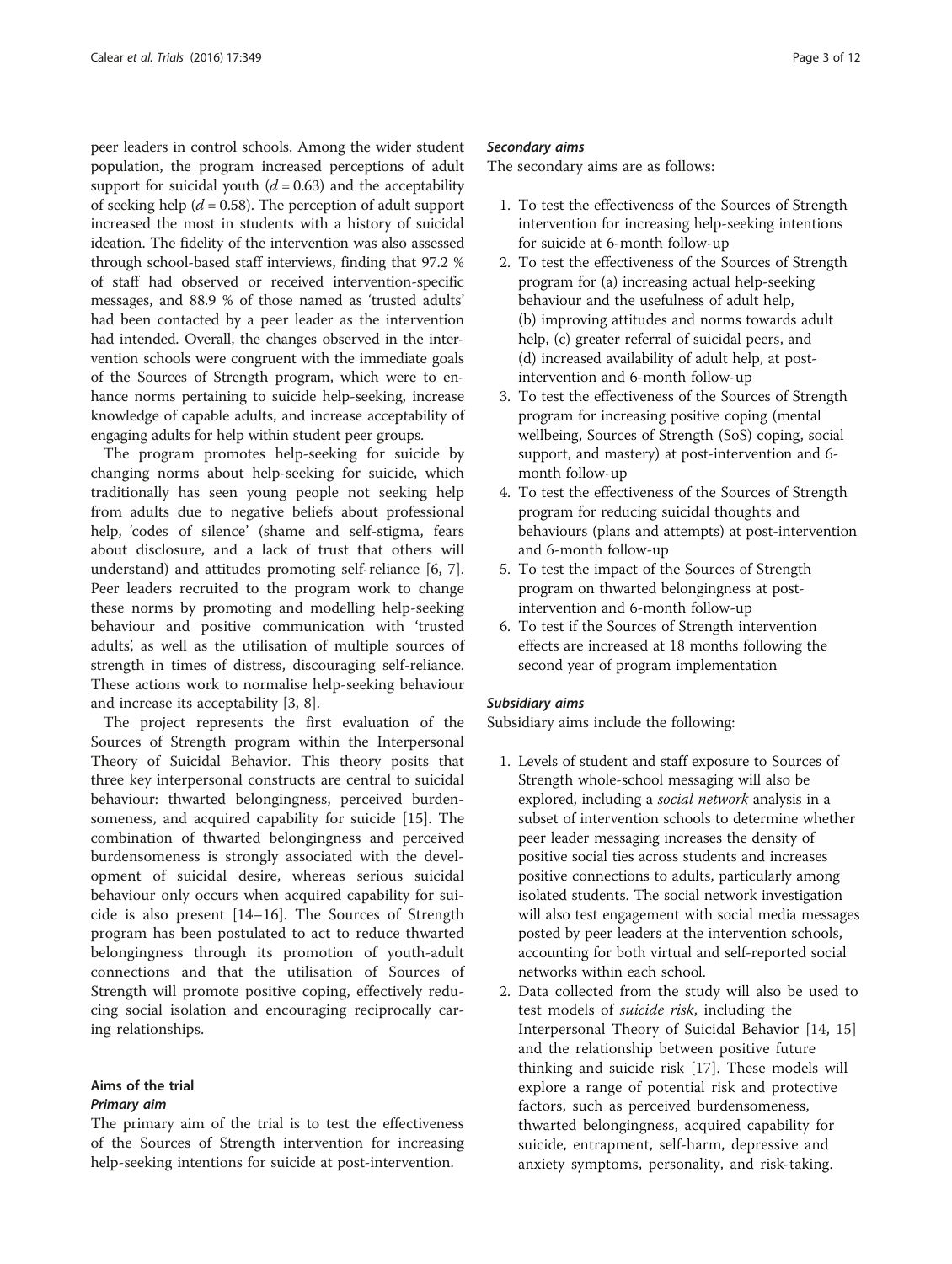Analyses will be conducted cross-sectionally and prospectively.

3. Lastly, predictors and mediators of intervention effects and intervention engagement will also be explored, including demographic characteristics, suicide stigma, suicide literacy, suicidal ideation, depressive symptoms, bullying, school inclusion, risk taking and personality profiles, peer leader status and exposure to messaging. These analyses will also investigate subgroup effects, such as whether there are greater effects on help seeking intentions and coping among students with suicidal ideation compared to those without.

#### Trial hypotheses

At post-intervention and 6-month follow-up, participants in those schools receiving the Sources of Strength program, relative to participants in the wait-list control schools, will have:

- 1. Increased help-seeking intentions for suicide
- 2. (a) Increased actual help-seeking behaviour for suicide, more positive attitudes and norms associated with adult help for suicide, increased referral of suicidal peers, and greater perceived availability of adult help for suicidal peers
- 2. (b) Increased positive coping, which is demonstrated by higher mental wellbeing, greater endorsement of SoS coping, more positive social support and higher mastery
- 2. (c) Lower levels of suicidal ideation, plans, and attempts
- 2. (d) Decreased levels of thwarted belongingness, thus reducing suicide susceptibility

### Furthermore:

2. (e) Within-school effects at intervention schools will be stronger at 18 months (as the messaging program matures) than at 6 months.

#### Methods/design

#### Study design

This study will be implemented as a two-arm, clusterrandomised controlled trial (RCT), with an intervention condition (Sources of Strength program) and 24-month wait-list control condition. Measurements will be taken on four occasions: pre-intervention, post-intervention (after 3 months of messaging), and in two follow-ups at the end of each school year (approximately 6- and 18 month follow-up). This study was granted ethical approval by the Australian National University Human Research Ethics Committee (protocol number 2015/199) and the individual State and Territory education departments

(Catholic Education Office Archdiocese of Canberra & Goulburn, ACT Government Education and Training Directorate, and the NSW Government Department of Education) responsible for schools in the recruitment districts.

#### Recruitment

It is planned to recruit 16 schools from the Australian Capital Territory (ACT) and New South Wales (NSW), Australia, through letters of invitation and direct contact from the research team. All students aged 12–15 years in participating schools will be invited to participate in the research, while a select group of students representing each year level (7–9) from the intervention schools will also be invited to undertake the Sources of Strength peer-leadership program. Students will be invited to peer-leadership positions based on referrals from school staff identifying their influence among their peer groups. Information and consent forms will be distributed to all students and their parent/guardian prior to the trial commencing, with written or verbal informed consent required from both. All students in the intervention schools will potentially be exposed to the school-based messaging undertaken by the peer leaders. However, only consenting students will complete the trial questionnaires. All peer leaders will require consent to participate in the Sources of Strength peer leadership training and to complete the trial questionnaires. Adult advisors in the intervention schools will also receive training to assist and support the peer leaders in their role and will receive ongoing support through webinars hosted by the US Sources of Strength team.

#### Randomisation

Each participating school (cluster) will be randomised to the intervention or wait-list control condition. Cluster randomisation will be undertaken for administrative convenience, to avoid contamination of the wait-list control condition and for the ecological validity of providing the intervention at the school level. School randomisation will be carried out by a statistician not involved in the day-to-day conduct of the trial according to ICH Guidelines [\[18\]](#page-11-0). As whole schools will be allocated to a single condition (cluster design), a minimisation approach [[19, 20\]](#page-11-0) will be used to ensure balance across conditions on the basis of school location (ACT/NSW), school type (private/public), number of students, and sex ratio.

#### **Procedure**

Prior to the commencement of the project in each school, trial liaison managers located in the ACT and NSW will meet with each school to introduce the project to the wider school staff population and to prepare specific clinical protocols within each school. These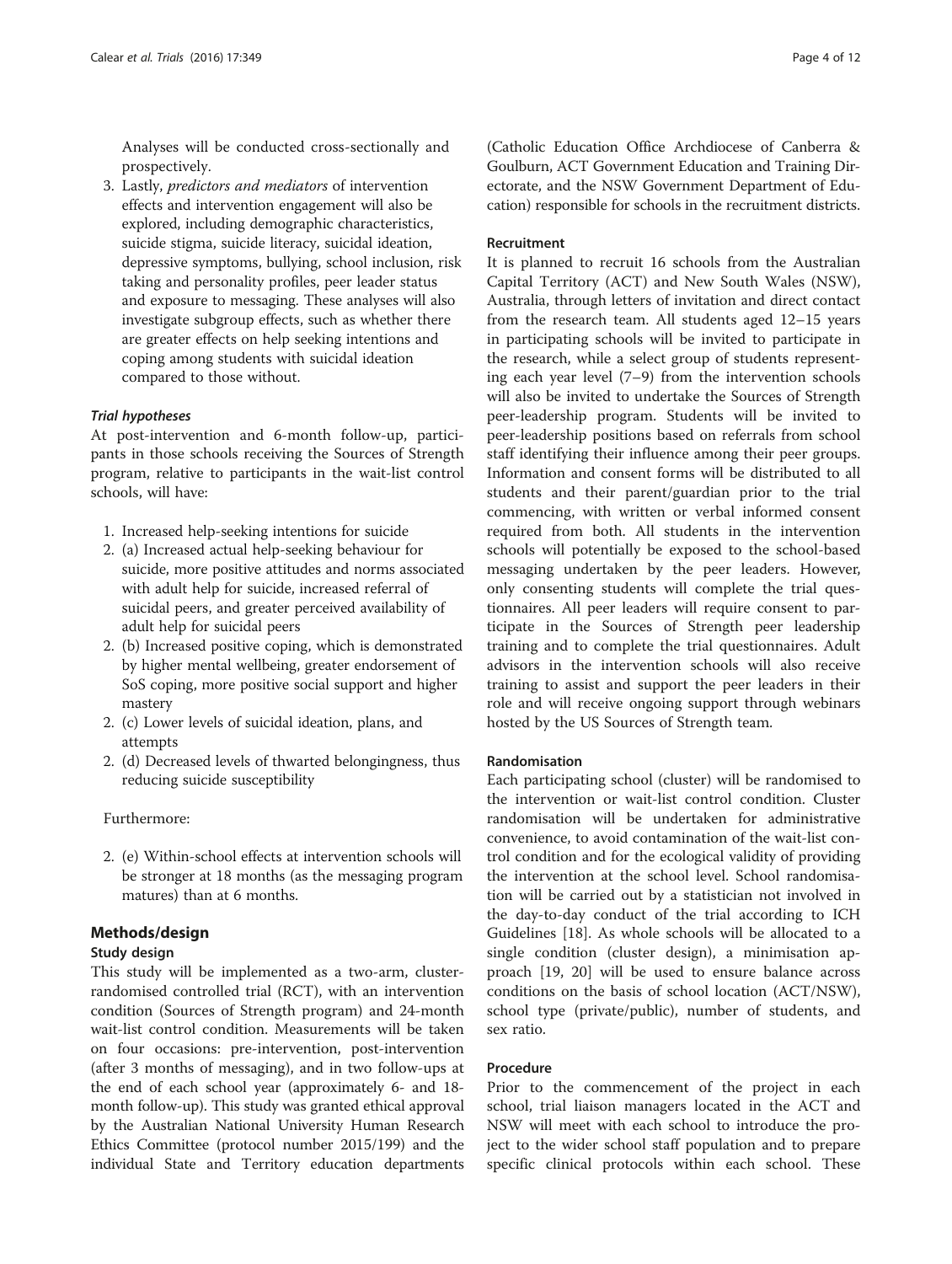protocols will detail the processes that will be undertaken if a student reports high levels of suicidality in the trial questionnaires. Student questionnaires will be viewed by the trial liaison managers following their completion to identify 'at-risk' respondents. School psychologists, counsellors, or a nominated staff member will be notified of 'at-risk' students, and they will follow up with them in accordance with usual school procedures. Students will also be provided with help-seeking contacts (e.g. school psychologist/counsellor or general practitioner) and information (e.g. telephone helplines or websites).

Following the development of clinical protocols, schools allocated to the intervention condition will nominate school staff to act as adult advisors for the Sources of Strength program. The selected staff will be provided with training in the Sources of Strength program, and will undertake the nomination process for peer leaders. At the commencement of the study, all consenting students in participating schools (both intervention and control) will be invited to complete a pre-intervention questionnaire. Questionnaire completion will be co-ordinated by the trial liaison managers to ensure standardisation and student privacy. Questionnaires will be delivered during school time and will be completed online or via paper and pencil, depending on school preference and resourcing. The assessments will take approximately 30 to 40 minutes to complete and have been designed to reduce participant burden. All data will be securely stored at The Australian National University, with access to the data restricted to trial personnel and investigators.

Following completion of the pre-intervention questionnaire, students in intervention condition schools who have been nominated as peer leaders will undertake the Sources of Strength peer-leadership training (4–6 hours over 1 day). Following this training, the peer leaders will meet with the adult advisors in their school on a fortnightly basis to plan and undertake 3 months of whole-school messaging. Students in the wait-list control condition schools will undertake usual school activities during this period.

At the completion of the messaging phase, the postintervention questionnaire will be administered to all students. A short survey will also be administered to all staff in intervention condition schools to assess the reach of the whole-school messaging and youth-adult connections. A 6-month follow-up questionnaire will also be administered to all students towards the end of the first year of the program.

In the second year of the project, a refresher Sources of Strength peer leadership training will be provided, with new adult advisors and peer leaders invited to participate alongside previous participants. This will be followed by a second 3-month whole-school messaging

phase. A final 18-month follow-up questionnaire will be conducted at the end of the second year. After the completion of all questionnaires, schools in the wait-list control condition will be offered the Sources of Strength program, including the training of adult advisors and peer leaders, but questionnaires will not be administered. Figure 1 presents the flow of participants in the trial (See Additional file [1:](#page-10-0) Attachment A for SPIRIT Checklist).

#### Intervention

The Sources of Strength program will consist of four phases in the first year of implementation. The first phase will be school and community preparation and will involve a 1-hour presentation to all school staff, the nomination and training (4–6 hours) of 2–3 staff members per school to act as adult advisors, and the development of a clinical protocol that outlines the school's

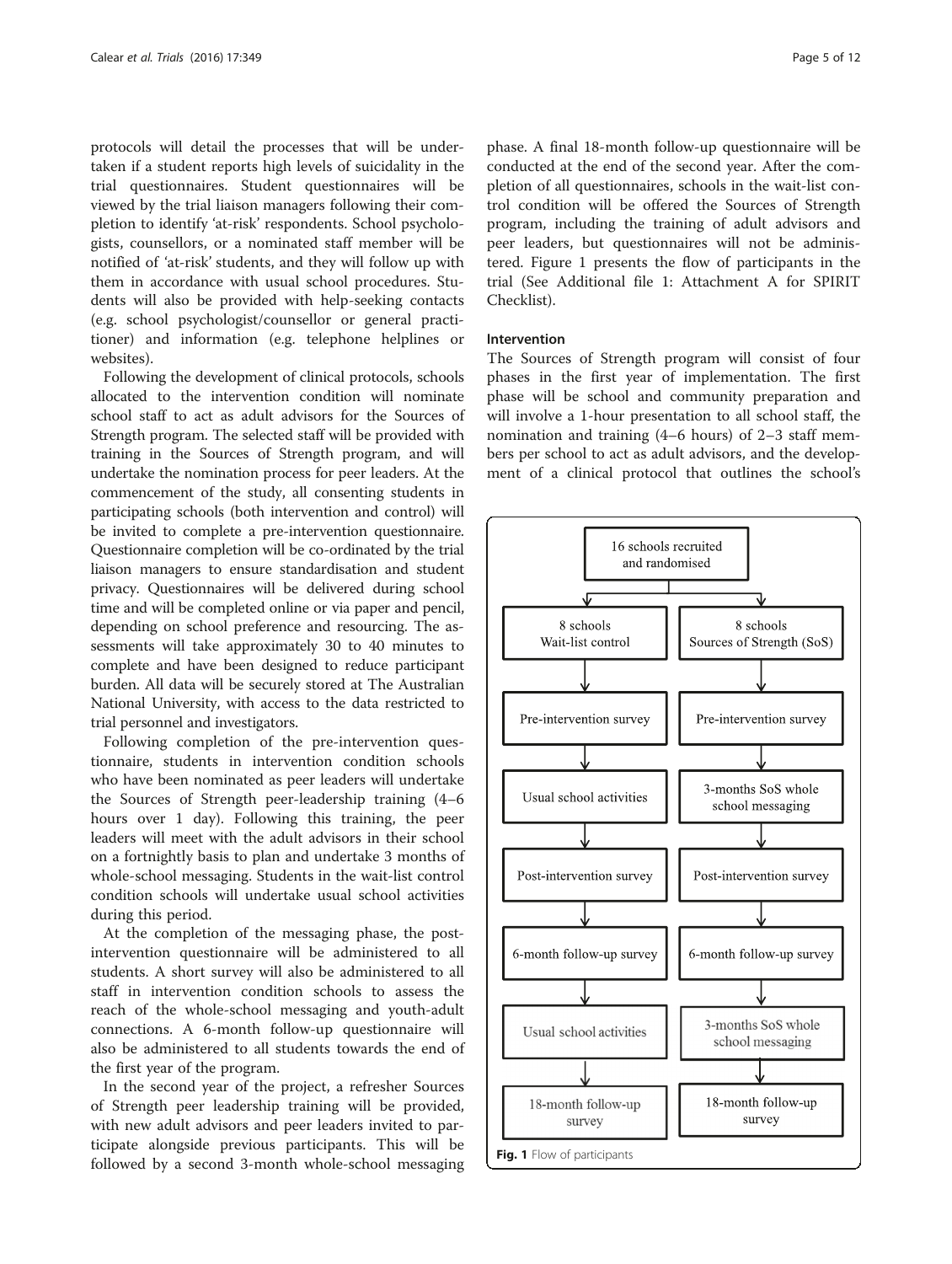response to suicidal behaviours. The role of adult advisors will be to support and guide the peer leaders to conduct safe suicide prevention messaging.

The second phase of the program will be the nomination and training of peer leaders. Schools will be invited to nominate 2–10 % (maximum of 50 students) of their students as peer leaders, selecting key opinion leaders in diverse groups. The focus of peer leader training (4–5 hours) will be on interactive learning about the eight protective 'sources of strength', skills for increasing these resources for themselves and others in times of need, and engaging 'trusted adults' to help distressed and suicidal peers. The training program will focus on positivity, influence, and leadership, rather than purely on suicide prevention.

The third phase of the intervention will be wholeschool messaging, which will entail activities to increase connectedness and will be undertaken over a 3-month period. In the first year, the messaging will involve (1) engaging 'trusted adults' by contacting them and acknowledging them as such; (2) encouraging friends to identify their 'trusted adults' and sharing these on a 'wall of trust'; (3) undertaking pre-rehearsed classroom presentations to spread the sources of strength message by modelling how they have overcome adversity using positive coping and how they would engage a trusted adult for support for a suicidal friend; and (4) wider school 'hope, help, and strength' messaging using posters, public service announcements, videos and messages posted on social media sites (creating their own materials or using those available on the Sources of Strength Facebook page) to further disseminate the messages of the Sources of Strength program. Messaging will be empowering and strength-based, avoiding trauma, shock, or negative messaging, which could instil hopelessness. Peer leaders will meet fortnightly with the adult advisors to plan and approve messaging activities.

The final phase will be a celebration to recognise the peer leaders for their roles and accomplishments. In the second year, the program will be continued with the addition of new adult advisors and peer leaders alongside previous participants, and a repeat of the whole-school messaging. The reach and sophistication of messaging is expected to increase in the second year, as peer leaders become more comfortable and confident in their role. The wait-list control condition will continue usual school activities during the intervention phase of the trial and will receive the program after the follow-up periods.

#### Assessments

Table [1](#page-6-0) presents the scales that will be administered at each measurement occasion in the Australian Sources of Strength trial. It is noted that the measures included are relevant to different, sometimes multiple, study aims. All

measures have previously been evaluated with adolescent samples and have good psychometric properties.

#### Demographic variables

The following demographic variables will be measured: age, sex, grade, language spoken at home, and school name.

#### Help-seeking

The primary aim of the Sources of Strength program is to promote help-seeking from a trusted adult in times of distress. A series of measures are therefore included in the questionnaires that assess help-seeking intentions, help-seeking behaviour, and the perceived usefulness of adult help, attitudes towards adult help, the referral of distressed peers, and the availability of adult help (for suicidal youth and more generally). The adapted version of the General Help-Seeking Questionnaire (GHSQ) [\[21](#page-11-0), [22](#page-11-0)] is the primary outcome measure in the current study. It assesses intentions to seek help for personal or emotional problems from 11 different formal and informal sources (e.g. friend, parent, psychologist, or teacher). Respondents indicate how likely they are to seek help from each of the sources on a scale ranging from 1 (extremely unlikely) to 7 (extremely likely).

The adapted Actual Help-Seeking Questionnaire (AHSQ) [[22](#page-11-0), [23](#page-11-0)], and subsequent help-seeking measures, are secondary outcome measures that further explore the impact of the program on help-seeking. The AHSQ assesses recent actual help-seeking behaviour and consists of the same 11 sources of help as the GHSQ, in which the respondent either does or does not report having sought help from for a mental health problem in the past 3 months. In addition to the AHSQ, actual help-seeking from adults is measured by four items (yes/no) that assess the experience of help-seeking from adults, conditional on responses to the AHSQ. If students indicate that they have sought help from at least one adult for a mental-health problem on the AHSQ, then four questions will be presented asking whether any of the adults that they have had contact with have made them feel supported, helped them get through the situation, made the situation worse, or made them more likely to seek further help from adults. These items were drawn from the previous US Sources of Strength trial [\[10\]](#page-11-0).

Help-seeking attitudes are assessed by two measures including the help-seeking from adults at school [\[24](#page-11-0)], which is a four-item measure derived from the previous US Sources of Strength trial. The measure assesses attitudes and perceived norms about seeking help from adults at school on a scale from 1 (strongly disagree) to 4 (strongly agree). The items on this scale enquire as to whether, if really upset and needing help, a student would talk to a counsellor or other adult at school,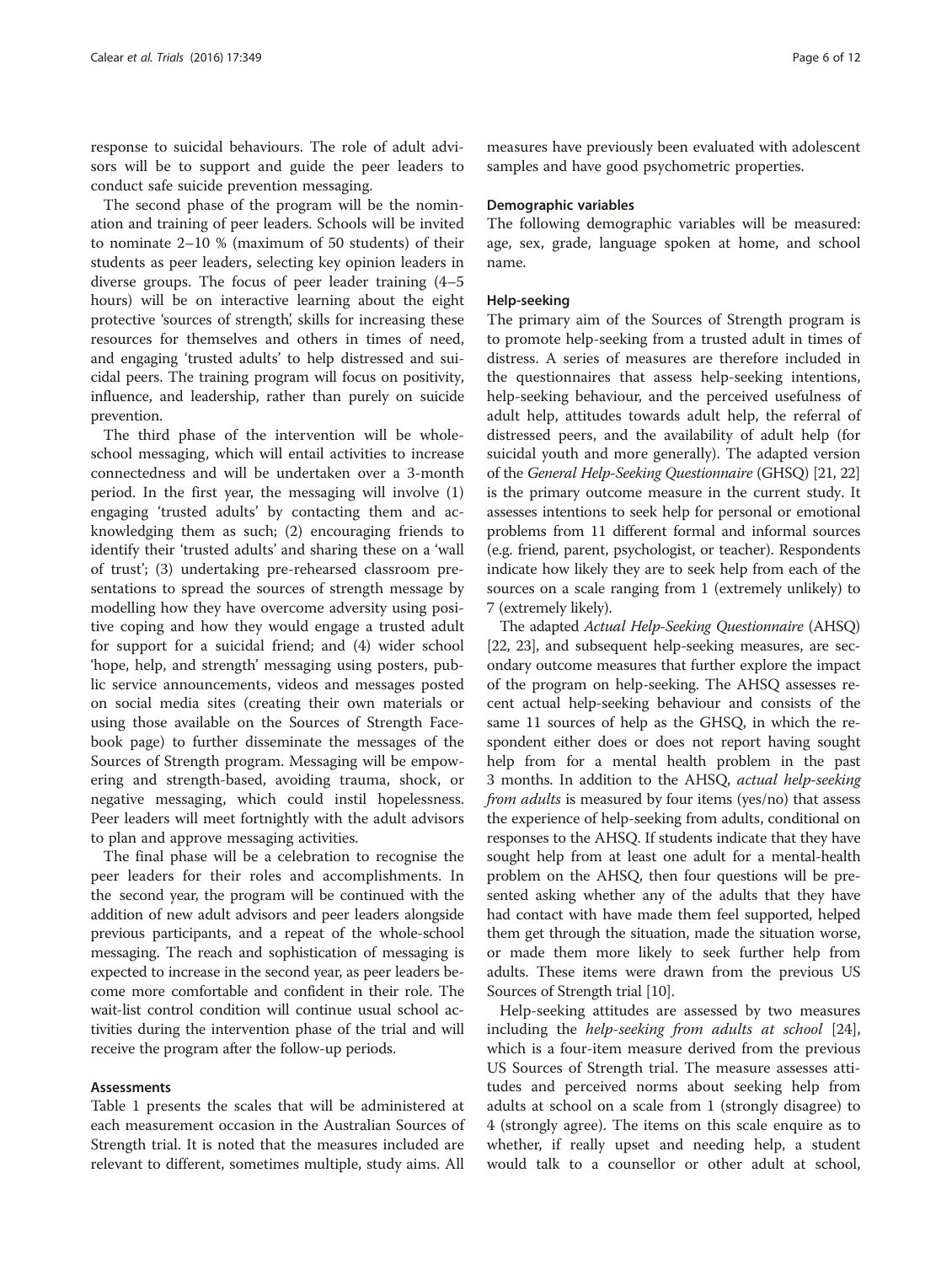|                                    | Pre-intervention | Post-intervention | 6-month follow-up | 18-month follow-up | No. of items   |
|------------------------------------|------------------|-------------------|-------------------|--------------------|----------------|
| Demographics                       |                  |                   | ✓                 | ✓                  | 6              |
| Help-seeking Measures              |                  |                   |                   |                    |                |
| Adapted GHSQ                       | ✓                |                   |                   | ✓                  | 11             |
| Adapted AHSQ                       | ✓                |                   |                   |                    | 12             |
| Help-seeking from adults           | ✓                |                   |                   |                    | $\overline{4}$ |
| Help-seeking from adults at school | ✓                |                   |                   |                    | $\overline{4}$ |
| Reject codes of silence            | ✓                |                   |                   |                    | $\overline{4}$ |
| Adult help for suicidal youth      | ✓                |                   |                   |                    | $\overline{4}$ |
| Trusted adults at school           | ✓                |                   |                   |                    | $\overline{4}$ |
| Referral of distressed peers       | ✓                |                   |                   | ✓                  | 5              |
| Positive coping                    |                  |                   |                   |                    |                |
| SWEMWBS                            | ✓                |                   |                   | ✓                  | $\overline{7}$ |
| SoS coping                         |                  |                   |                   |                    | 8              |
| Social support                     |                  |                   |                   |                    | 15             |
| Mastery                            |                  |                   |                   |                    | $\overline{7}$ |
| Suicidality                        |                  |                   |                   |                    |                |
| <b>YRBS</b>                        |                  |                   |                   |                    | $\overline{4}$ |
| SIDAS                              |                  |                   |                   |                    | 5              |
| Suicide risk models                |                  |                   |                   |                    |                |
| INQ                                |                  |                   |                   | ✓                  | 15             |
| ACSS                               |                  |                   |                   |                    | 7              |
| Entrapment                         |                  |                   |                   | ✓                  | $\overline{4}$ |
| Risk and protective factors        |                  |                   |                   |                    |                |
| Self-harm                          | ✓                |                   |                   | ✓                  | 3              |
| SOSS                               |                  |                   |                   |                    | 16             |
| LOSS                               |                  |                   |                   |                    | 12             |
| DQ5                                |                  |                   |                   |                    | 5              |
| <b>MDI</b>                         |                  |                   |                   |                    | 13             |
| SCARED-GAD                         |                  |                   |                   |                    | 9              |
| Bullying                           |                  |                   |                   |                    | 3              |
| Peer integration at school         |                  |                   | ✓                 | √                  | $\overline{4}$ |
| School identification              | ✓                |                   |                   |                    | $\overline{2}$ |
| SURPS-23                           |                  |                   |                   |                    | 23             |
| RTSHIA (RT)                        |                  |                   |                   |                    | 8              |
| Social network variables           |                  |                   |                   |                    |                |
| No. of friends                     |                  |                   |                   |                    | 3              |
| No. of trusted adults              |                  |                   |                   |                    | $\overline{2}$ |
| Naming trusted adults              |                  |                   |                   |                    | 9              |
| Naming close friends               |                  |                   |                   |                    | 21             |
| Intervention engagement            |                  |                   |                   |                    |                |
| Intervention reach <sup>a</sup>    |                  |                   |                   |                    | 11             |
| Fidelity questionsb                |                  |                   |                   |                    | 6              |

#### <span id="page-6-0"></span>Table 1 Questionnaire scales for the Sources of Strength trial

ACCS Acquired Capability for Suicide Scale, AHSQ Actual Help-Seeking Questionnaire, DQ5 Distress Questionnaire-5, GHSQ General Help-Seeking Questionnaire, INQ Interpersonal Needs Questionnaire, LOSS Literacy of Suicide Scale, MDI Major Depression Inventory, RTSHIA (RT) Risk Taking and Self-Harm Inventory for Adolescents – Risk-Taking Scale, SCARED-GAD Screen for Child Anxiety Related Emotional Disorders, SIDAS Suicidal Ideation Attributes Scale, SOSS Stigma of Suicide Scale, SoS Sources of Strength, SURPS-23 Substance Use Risk Profile Scale, SWEMWBS The Short Warwick-Edinburgh Mental Well-being Scale, YRBS Youth Risk Behaviour Survey <sup>a</sup>Only students in intervention schools respond to these questions

<sup>b</sup>Only peer leaders in intervention schools respond to these questions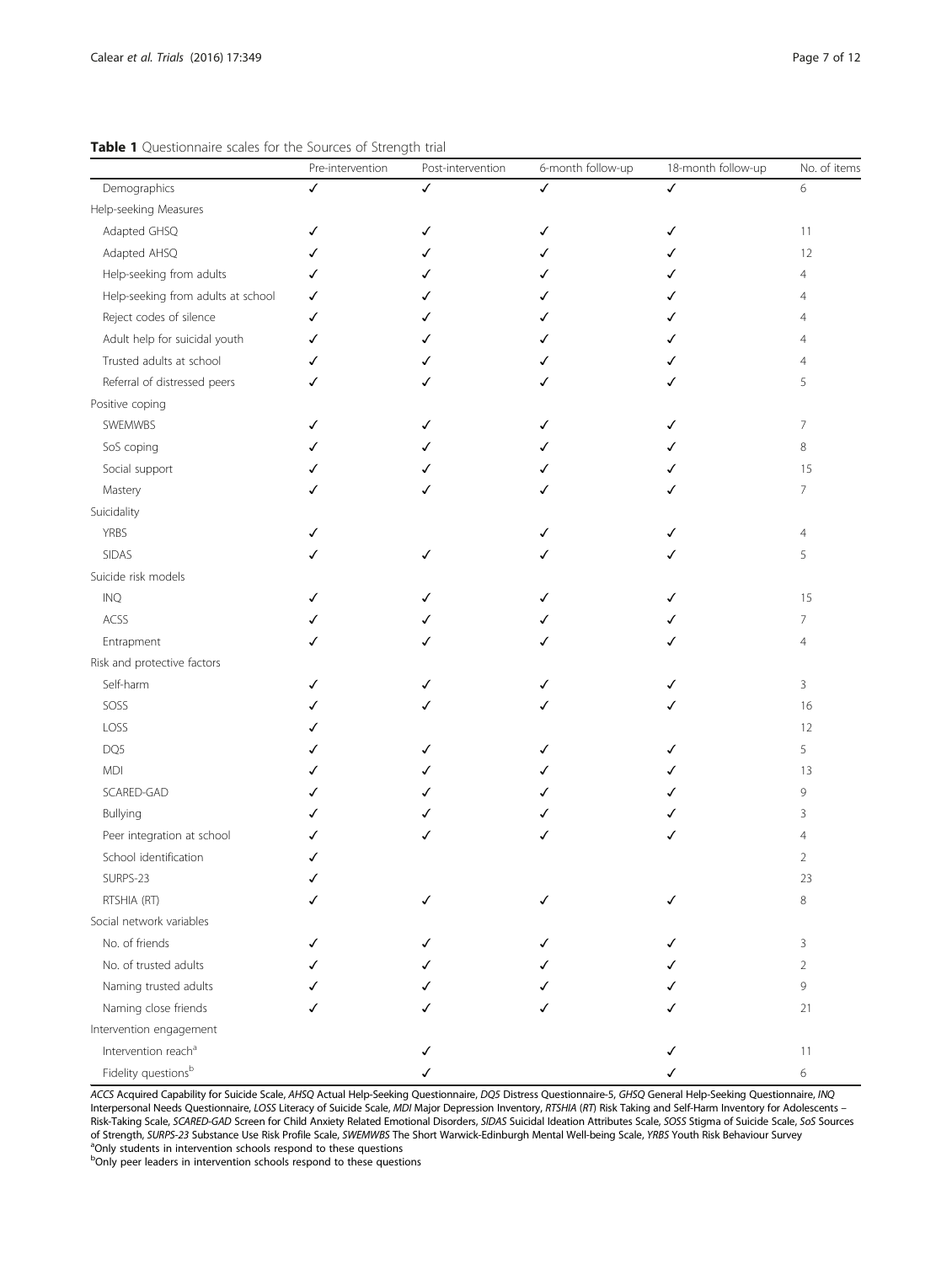whether they believe these adults could help, and whether friends and family would want them to seek help. Items on this scale are summed, with higher scores reflecting more positive help-seeking from adults at school. A second four-item scale (reject codes of silence) will measure student attitudes toward overcoming secrecy barriers to engaging adult help for suicidal peers. Items are responded to on a four-point scale ranging from 1 (strongly disagree) to 4 (strongly agree), with higher scores indicative of more positive intentions to get help for suicidal friends and resist requests for secrecy [\[8](#page-11-0), [10\]](#page-11-0).

A further two scales, also from the previous US Sources of Strength trial [\[10\]](#page-11-0), assess the availability of adult help. The first four-item scale specifically assesses the availability of *adult help for suicidal youth*, enquiring about whether youth know adults who could help a friend thinking of suicide, whether their school has people who can help students going through hard times, whether they can think of an adult they trust enough to help a suicidal friend, and whether students with problems can get help from adults in their school. Items on this scale are responded to on a four-point scale ranging from 1 (strongly disagree) to 4 (strongly agree). Higher scores are indicative of a perception of strong adult support being available for suicidal youth in the school. The second four-item scale assesses trusted adults at school [[25\]](#page-11-0): i.e. adolescents' perception of having an adult to turn to for open, honest, and safe communication. Items within this scale (e.g. 'At my school there is an adult who listens to what I have to say') are also rated on a four-point scale ranging from 1 (strongly disagree) to 4 (strongly agree), with higher scores suggestive of students having adults at school that they feel they can trust and talk to about problems.

Finally, five items will be administered to assess the respondent's friends' suicide risk and the referral of distressed peers. These questions assess help-seeking behaviour by friends considering suicide (e.g. 'Have any of your friends told you they were thinking of killing themselves') and referral of friends to help sources (e.g. 'I told a friend to get help because of emotional or behaviour problems'). These items are adapted from the Referred Distressed Peers to Adults Scale [\[10\]](#page-11-0) and from questions being used in the current US evaluation of the Sources of Strength program.

#### Positive coping

A range of positive coping measures will also be collected as secondary outcomes. Mental wellbeing will be evaluated using the short Warwick-Edinburgh Mental Well-being Scale (SWEMWBS) [[26](#page-11-0), [27](#page-11-0)]. The SWEMWBS is a self-report scale that consists of seven positively worded items that measure different aspects of positive mental health. Each item is rated on a five-point Likert type scale ranging from 1 (none of the time) to 5 (all of the time), with a total scale score  $(7-35)$  calculated by transforming and then summing item scores, with higher scores indicating a greater level of mental wellbeing.

A further eight-item scale, drawn from the previous US Sources of Strength evaluation [[10\]](#page-11-0), will be included to specifically assess Sources of Strength Coping. These items measure the extent to which students view the eight resources targeted by the Sources of Strength program as useful to them in overcoming challenges in their life. These resources cover both formal (e.g. access to mental health) and informal resources (e.g. family). Items on this scale are responded to on a four-point scale ranging from 1 (strongly disagree) to 4 (strongly agree), with higher scores indicating greater coping.

Social support will additionally be measured using the supportive interactions and negative interactions questions from Schuster's Social Support Scale [[28\]](#page-11-0). Fifteen items will be used to measure both positive and negative interactions with friends, family members, and teachers (in place of the original 'spouse' category), rated on fourpoint Likert scale ranging from 'often' to 'never'. Scores are interpreted per category, for friends, family members, and teachers. Higher scores on the supportive interactions scales are indicative of more supportive interactions, and higher scores on the negative interactions scales indicate more negative interactions.

Coping mastery, or the belief that life is under an individual's control rather than fatalistically determined, will also be assessed using the seven-item Pearlin Mastery Scale [\[29](#page-11-0)]. Items on this scale are rated on a four-point scale ranging from 1 (strongly disagree) to 4 (strongly agree). Negatively worded items require reverse coding prior to scoring, with higher scores indicating greater levels of mastery.

#### **Suicidality**

Suicidality is a key secondary outcome, as one of the longterm goals of the Sources of Strength program is to prevent and reduce suicidal thoughts and behaviours, after the cessation of the program, through the promotion of help-seeking and positive coping. The Youth Risk Behaviour Survey (YRBS) [[30](#page-11-0)] is a four-item (yes/no) measure that will be administered to assess if the respondent has had suicidal ideation or made a suicide plan or attempt (and its seriousness) during the past 12 months. Research indicates that the measurement of suicidal behaviours in adolescents is acceptable and does not pose an iatrogenic risk [[31, 32\]](#page-11-0). Suicidal ideation will be further investigated in the current study using the five-item Suicidal Ideation Attributes Scale (SIDAS) [\[33\]](#page-11-0). Items on this scale are rated on ten-point scale and assess the frequency of, and control over, suicidal thoughts. Higher scores on the SIDAS are indicative of greater suicidal ideation.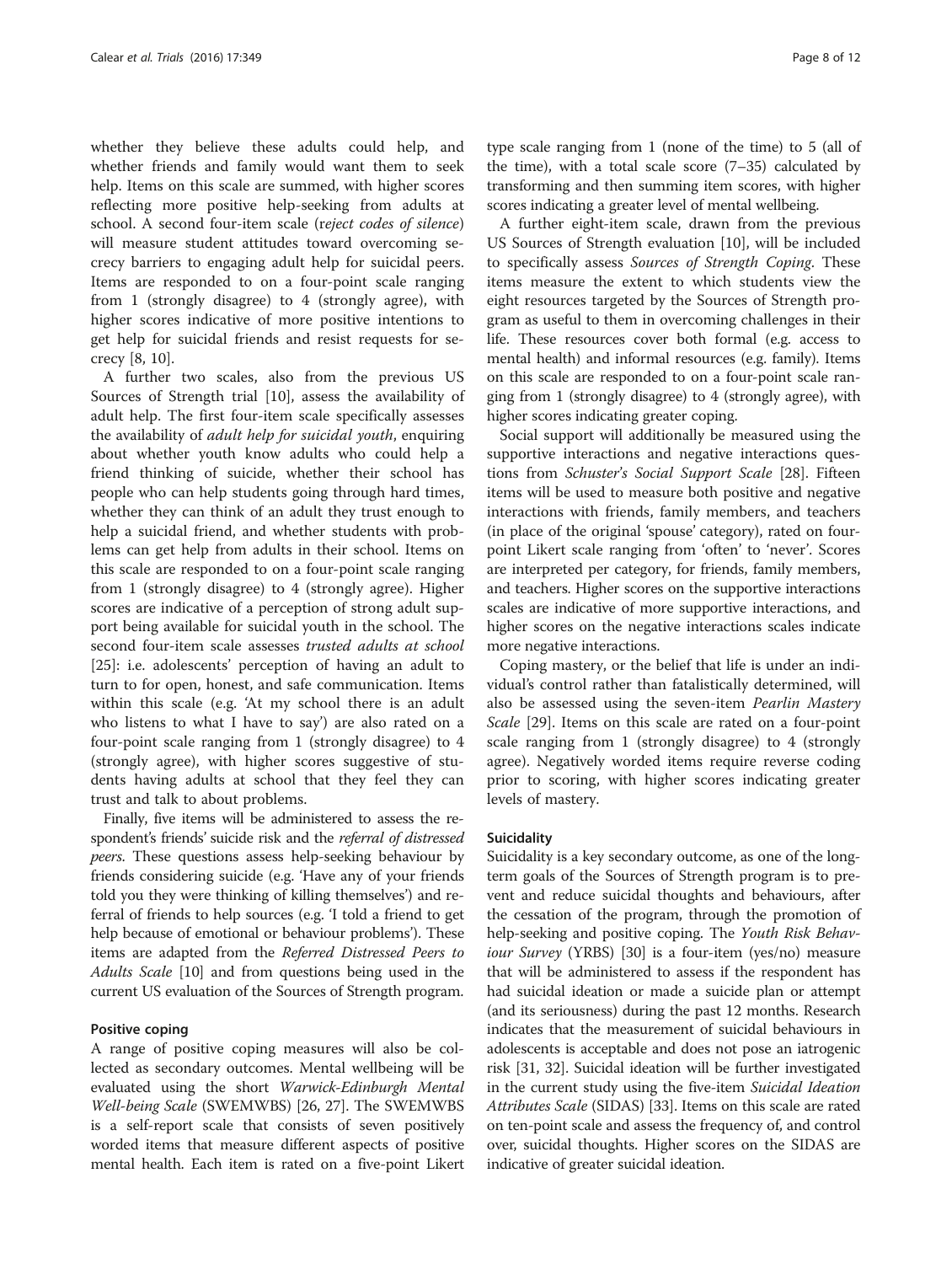#### Suicide risk models

A subsidiary aim of the current study is to explore suicide risk models in an adolescent population to better understand the development and progression of suicidality in young people. The Interpersonal Needs Questionnaire (INQ) [[34\]](#page-11-0) and the Acquired Capability for Suicide Scale (ACSS) [[35\]](#page-11-0) will be administered to assess the three constructs (thwarted belongingness, perceived burdensomeness, and acquired capability for suicide) that comprise the Interpersonal Theory of Suicidal Behavior. The INQ contains 15 statements that assess thwarted belongingness (nine items) and perceived burdensomeness (six items). Thwarted belongingness refers to social isolation and broadly comprises loneliness and the absence of reciprocally-caring relationships, while perceived burdensomeness consists of two key dimensions of interpersonal functioning: cognitions of self-hatred and beliefs that one is a liability to others (20). Each item of the INQ is responded to on a seven-point scale ranging from 1 (not at all true for me) to 7 (very true for me). A total scale score for each sub-scale can be calculated by summing individual items for each scale (after reverse coding six items), and a total scale score is calculated by summing these subscale scores. Total scale scores can range from 9 to 63 for thwarted belongingness and 6 to 42 for perceived burdensomeness, with higher scores on each sub-scale indicating higher levels of thwarted belongingness and perceived burdensomeness.

The Acquired Capability for Suicide Scale (ACSS) [[35](#page-11-0)] contains seven items that assess fearlessness about death. Each item is responded to on a four-point Likert-type scale ranging from 0 (not at all like me) to 4 (very much like me). Total scale scores are calculated by summing item scores and can range from 0 to 28. Higher scores are representative of greater levels of fearlessness about death.

The relationship between positive future thinking and suicide risk will also be explored through the assessment of entrapment [[36](#page-11-0)]. Entrapment will be measured by a four-item scale [[17\]](#page-11-0), which was adapted from Gilbert and Allan [[36\]](#page-11-0). Items on this scale are responded to on a five-point scale ranging from 'not at all like me' to 'extremely like me'. Higher scores are suggestive of higher entrapment or a strong motive to take flight that is blocked (e.g. 'I feel trapped inside myself').

#### Risk and protective factors

A range of putative risk and protective factors will also be measured to be explored as mediators or moderators of intervention effects and for inclusion in models of suicide risk. The factors explored will include self-harm, suicide stigma, suicide literacy, general psychological distress, depressive and anxiety symptoms, bullying, school social inclusion, personality, and risk taking behaviour.

Self-harm will be measured using three items (yes/no) that assesses the presence of self-injury, whether the intention of the self-injury was to experience pain or suffering and whether the intention of the self-injury was to die.

Suicide stigma will be investigated using the Stigma of Suicide Scale (SOSS) [[37\]](#page-11-0). The SOSS contains 16 one or two-word descriptors of people who die by suicide and respondents are asked to rate their level of agreement with each item on a five-point scale ranging from 'strongly disagree' to 'strongly agree'. Higher scores on this scale are suggestive of greater suicide stigma. The Literacy of Stigma Scale (LOSS) will also be administered [[38\]](#page-11-0) to assess respondent knowledge of the signs and symptoms of suicide, risk factors, and prevention and treatment options. The LOSS consists of 12 items on a 'true/false/don't know' scale. Higher scores are reflective of greater suicide literacy.

General psychological distress will be assessed with the newly developed Distress Questionnaire Scale - 5 (DQ5) [\[39\]](#page-11-0). This scale contains five items rated on a five-point scale from 1 (never) to 5 (always), with total scores ranging from 5–25. The screener has been shown to be accurate in detecting a range of common mental health problems in community-based settings.

Depressive symptoms will be measured by the Major Depression Inventory (MDI) [[40](#page-11-0)]. This scale consists of 12 items (10 questions with 2 sub-items) that cover the ICD-10 and DSM-IV symptoms of depression. These items are rated on a six-point scale from 0 (all the time) to 5 (at no time) with total scale score ranging from of 0 to 50. Higher scores indicate the presence of more depressive symptoms.

Generalised anxiety will be measured using the Screen for Child Anxiety Related Emotional Disorders GAD subscale (SCARED-GAD) [[41\]](#page-11-0). The SCARED-GAD consists of nine items rated on a three-point scale ranging from 0 (not true or hardly ever true) to 2 (true or often true). The items included on the questionnaire are reflective of the DSM-IV criteria for generalised anxiety disorder in childhood.

Three items will be used to assess bullying behaviour online and in person. The items, which are being used in the current Sources of Strength trial in the USA, are based on questions by Klomek and colleagues [[42](#page-11-0)]. The items enquire how often students have been bullied and how often they have bullied others, on a five-point scale ranging from 1 (not at all) to 5 (most days).

Four items, drawn from the current US Sources of Strength trial, will be used to assess peer integration at school, addressing both inclusion and isolation at school (e.g. 'At my school I feel close to other students'). These items will be rated on a four-point scale ranging from 1 (strongly disagree) to 4 (strongly agree), with higher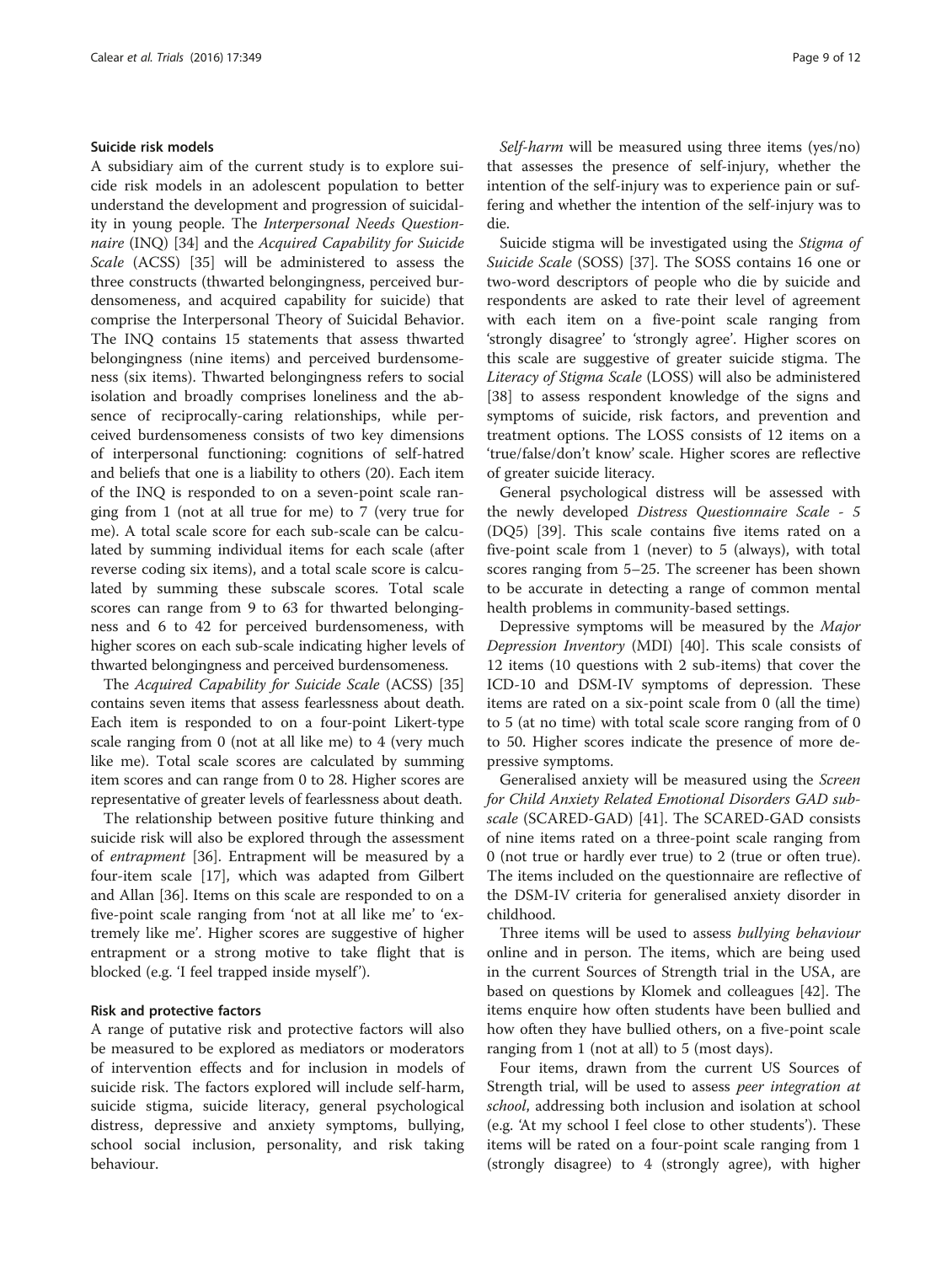scores indicating a higher level of social support at school. An additional two items will assess school identification (e.g. 'I feel a strong connection with my school') and will be rated on a seven-point scale ranging from 1 (not at all) to 7 (very much).

The Substance Use Risk Profile Scale (SURPS-23) [[43](#page-11-0)] will be used to assess the four personality dimensions of hopelessness, anxiety sensitivity, impulsivity and sensation seeking. The SURPS-23 contains 23-items rated on a four-point scale ranging from 'strongly disagree' to 'strongly agree'. The overall score sums to suggest personality risk for substance misuse.

Lastly, risk-taking will be measured using the Risk-Taking and Self-Harm Inventory for Adolescents [\[44](#page-11-0)]. This subscale contains eight-items regarding general risk taking behaviours for adolescents, such as classroom cheating, physical fights, excess alcohol consumption, and drug use, which are rated on a four-point scale ranging from 'never' to 'many times'. Higher scores indicate greater participation in risky activities.

#### Social network variables

A number of measures, developed specifically for this trial, will also be included to measure social networks and Sources of Strength intervention effects through these networks. These include the following:

- 1. Number of friends Assessing the number of close friends at school and online (three items)
- 2. Number of trusted adults Assessing the number of trusted adults at school and outside of school (two items)
- 3. Naming trusted adults Listing the names of seven adults whom students would ask for help for a suicidal friend
- 4. Naming close friends A sub-set of students will be invited to list up to seven of their closest friends, how likely they are to seek help from these friends, and how much they are influenced by them, which will be included in a social network analysis.

#### Intervention engagement

Intervention reach will be measured by 11 questions (e.g. 'Have you seen a presentation or assembly about strengths that help teens get through hard times?'). The peer leader groups in the intervention schools will additionally be asked six questions assessing the *fidelity* of the intervention. Example items include whether students held regular peer leader group meetings, and whether the peer groups organised any sources of strength activities. School staff in intervention schools will also be invited to participate in a short survey to assess the reach of the whole school messaging and youth-adult connections.

#### Sample size and power calculations

Calculation of required sample size was based on detecting a post-intervention effect size of 0.33. This reflects the universal nature of this intervention and is based on effect sizes obtained in the US evaluation of the program [[10\]](#page-11-0). Power was set at 0.8,  $\alpha$  = .05 (two-tailed), and correlation of .5 assumed between baseline and endpoint scores. To allow for possible clustering effects (participants from the same school having characteristics and outcomes more alike than between schools), a design effect [[45](#page-11-0)] was calculated to be 12.96, assuming an intraclass correlation (ICC) of 0.04 and an average school size of 300 students. The estimate of the ICC reflects previous Australian school-based studies that have found non-significant intraclass correlations  $(ICC=.02)$  [[46](#page-11-0)] and from the US trial ICC = .04 [\[10\]](#page-11-0). Accommodating a 20 % attrition rate [[46](#page-11-0)], the target sample size is set at 4,800 or 2,400 students across eight schools per condition.

#### Statistical analysis

Analyses of continuous measures will be undertaken on an intent-to-treat basis, including all participants randomised regardless of treatment actually received or withdrawal from the study. Mixed-model repeated-measures analyses will be used because of the ability of this approach to include participants with missing data without using biased techniques, such as last observation carried forward [\[47](#page-11-0)]. In addition, by incorporating appropriate random effects for schools, this approach can accommodate and assess the magnitude and significance of clustering effects. The primary aim will be evaluated by a contrast examining change in help seeking intentions from pre-intervention to post-intervention in the Sources of Strength condition compared to that in the wait-list control condition. For suicide attempts and other dichotomous outcomes, a comparable binary mixed modelling approach [\[48\]](#page-11-0) will be used. Differences in relative risk for incidence of suicide attempt from baseline to the 6- and 18-month follow-ups will be assessed. Mediators of intervention outcome including suicidal ideation, depressive symptoms and exposure to school-based messaging will be explored using interaction terms in mixed effects models and using latent class analyses [\[49\]](#page-11-0). Models of suicide risk will be developed using regression analyses and structural equation models, testing the Interpersonal Theory of Suicidal Behavior framework and examining the role of additional psychosocial and demographic risk factors. Social network factors will be assessed in a subset of two schools (one control and one intervention), evaluating up to seven connections per student at pre- and postintervention, to estimate a range of network indices of density, reciprocity, clustering and individual centrality. Change in social network characteristics as a function of intervention condition will be tested. During the messaging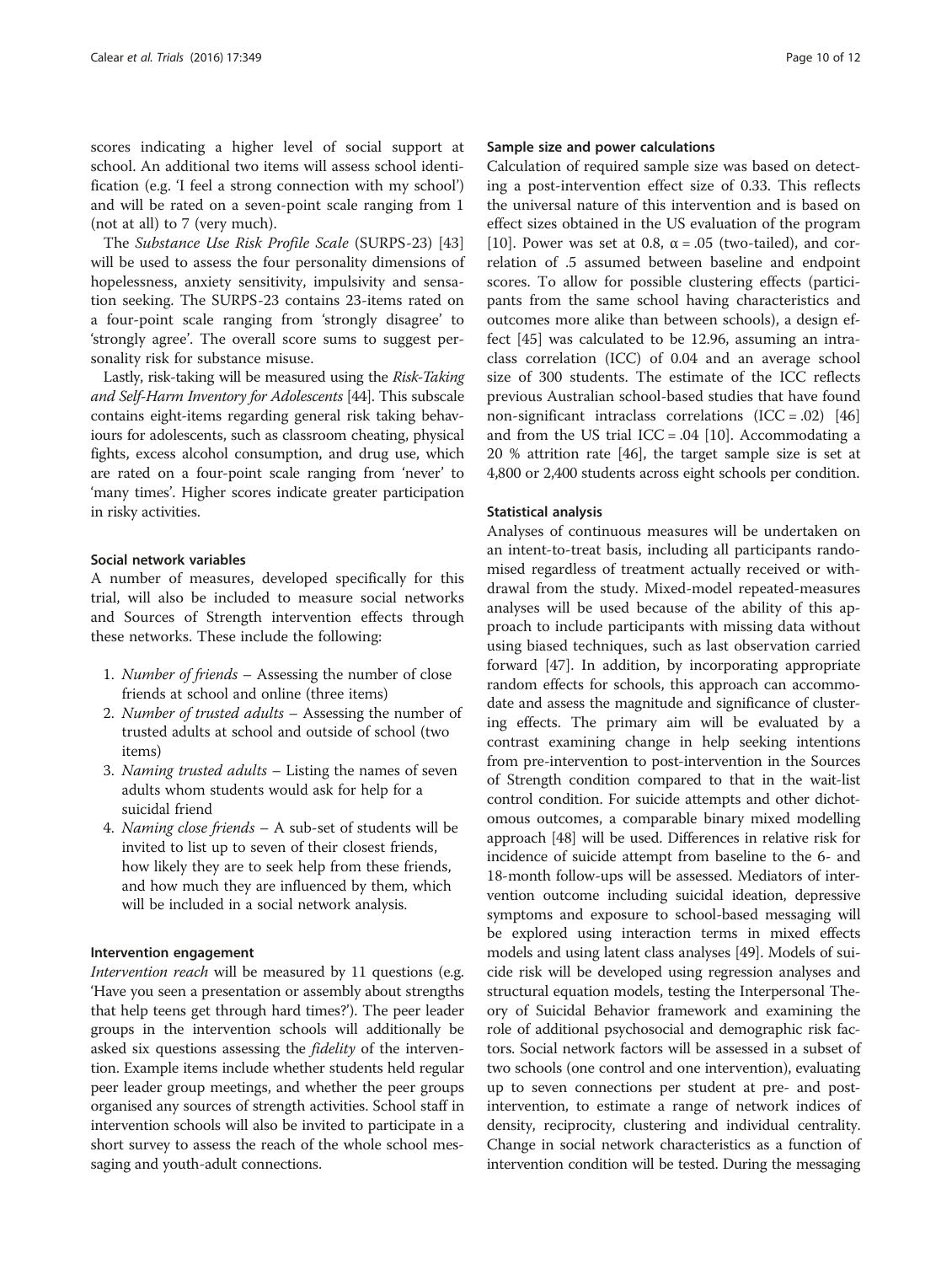<span id="page-10-0"></span>phase, engagement with social media messages posted by peer leaders at the intervention schools will be analysed by categorising posts and assessing the types of messaging that best engage students by measuring reach through likes, shares, and comments. This sub-study measures 'digital footprint' behaviour, and thus complements the self-report measures of connectivity.

Given the broad scope of research questions and the incremental availability of data, the publication plan for the study is to examine the help-seeking outcomes, coping/suicidality outcomes, theoretical models, and social network analyses in separate publications. The primary report will be of post-intervention and 6-month followup outcomes, with subsidiary analyses to be conducted at the 18-month follow-up to investigate long-term outcomes for the second year of the program.

#### **Discussion**

One of the key recommendations of the Australian Senate Community Affairs report on suicide in Australia was for further research into suicide prevention, including detailed evaluations of suicide prevention interventions [[50](#page-11-0)]. The current project represents an opportunity to evaluate such a program, and contribute to the presently sparse evidence base for suicide prevention programs in Australian schools [\[11\]](#page-11-0). The need for such research is high, given the prevalence of suicidal behaviours in Australian youth and the significant burden associated with them [1, [4\]](#page-11-0), as well as pressure on governments from the community to prevent youth suicide.

The current project aims to increase help-seeking for suicide in adolescents, which is an important outcome given the low rates of help-seeking behaviour for suicidal thoughts and behaviours currently exhibited in young people [\[5](#page-11-0)–[8\]](#page-11-0). Increasing help-seeking behaviours is the cornerstone to preventing and reducing suicidal ideation, attempts and deaths. Given the successful dissemination of the program in multiple states across the US, the trial, if positive, will provide support for a practical intervention that has been demonstrated to translate to the population level. Suicide prevention in schools is underdeveloped in Australia and the program tested in this trial has the potential to significantly impact the suicide rate of young Australians and stimulate more high quality research in this critical area.

This is the first rigorous evaluation of a social connectedness intervention for suicide prevention in Australian schools, with a focus on increasing help-seeking behaviour for suicide through peer leader endorsement of positive help-seeking norms, youth-adult communication and the promotion of positive coping. The trial will also provide a novel opportunity to test the Interpersonal Theory of Suicidal Behavior within an adolescent population over two years, as well as evaluating the Sources of Strength

program within this model for the first time. The Interpersonal Theory of Suicidal Behavior is a predominant theory of suicidal behaviours that aligns closely with the social connectedness approach of the program. The current trial will further add to the knowledge base of the Sources of Strength program, and suicide help-seeking research more generally.

#### Trial status

Participants are currently being recruited to the trial.

#### Additional file

[Additional file 1:](dx.doi.org/10.1186/s13063-016-1475-1) SPIRIT 2013 Checklist: Recommended items to address in a clinical trial protocol and related documents\*. (DOC 121 kb)

#### Abbreviations

ACCS, Acquired Capability for Suicide Scale; ACT, Australian Capital Territory; AHSQ, Actual Help-Seeking Questionnaire; d, Cohen's d effect size; DQ5, Distress Questionnaire-5; GHSQ, General Help-Seeking Questionnaire; ICC, intraclass correlation; INQ, Interpersonal Needs Questionnaire; LOSS, Literacy of Suicide Scale; MDI, Major Depression Inventory; NSW, New South Wales; RTSHIA (RT), Risk Taking and Self-harm Inventory for Adolescents–Risk-taking Scale; SCARED-GAD, Screen for Child Anxiety Related Emotional Disorders– Generalised Anxiety Disorder; SIDAS, Suicidal Ideation Attributes Scale; SoS, Sources of Strength; SOSS, Stigma of Suicide Scale; SURPS-23, Substance Use Risk Profile Scale; SWEMWBS, The Short Warwick-Edinburgh Mental Wellbeing Scale; US, United States; YRBS, Youth Risk Behaviour Survey

#### Acknowledgements

This study was funded by the National Health and Medical Research Council (1082914). ALC, PJB, and HC are supported by National Health and Medical Research Council Fellowships 1013199, 1083311, and 1056964 respectively. The National Health and Medical Research Council had no role in the design of this study and will not have any role during its execution, analyses, interpretation of the data, or submission of results for publication.

#### Authors' contributions

ALC, PJB, AM, PAW, MLM, and HC wrote the funding application to the National Health and Medical Research Council and contributed to the design of the study. JLB, FS, and DK contributed to the design of the study and developed clinical protocols. ALC and JLB drafted the manuscript. All authors contributed to the editing of the manuscript and approved the final manuscript.

#### Competing interests

Mark LoMurray is the Director of the Sources of Strength program. All other authors declare that they have no competing interests.

#### Author details

<sup>1</sup> Centre for Mental Health Research, Research School of Population Health, The Australian National University, 63 Eggleston Road, Acton ACT 2601, Canberra, Australia. <sup>2</sup>Orygen, The National Centre of Excellence in Youth Mental Health, University of Melbourne, Melbourne, Australia. <sup>3</sup>Department of Psychiatry, University of Rochester School of Medicine and Dentistry, Rochester, NY, USA. <sup>4</sup>Sources of Strength, Bismarck, ND, USA. <sup>5</sup>Black Dog Institute, University of New South Wales, Sydney, Australia.

#### Received: 6 February 2016 Accepted: 5 July 2016 Published online: 26 July 2016

#### References

1. Australian Bureau of Statistics. Causes of death. Cat. no. 3303.0. Canberra, Australia: ABS; 2013.